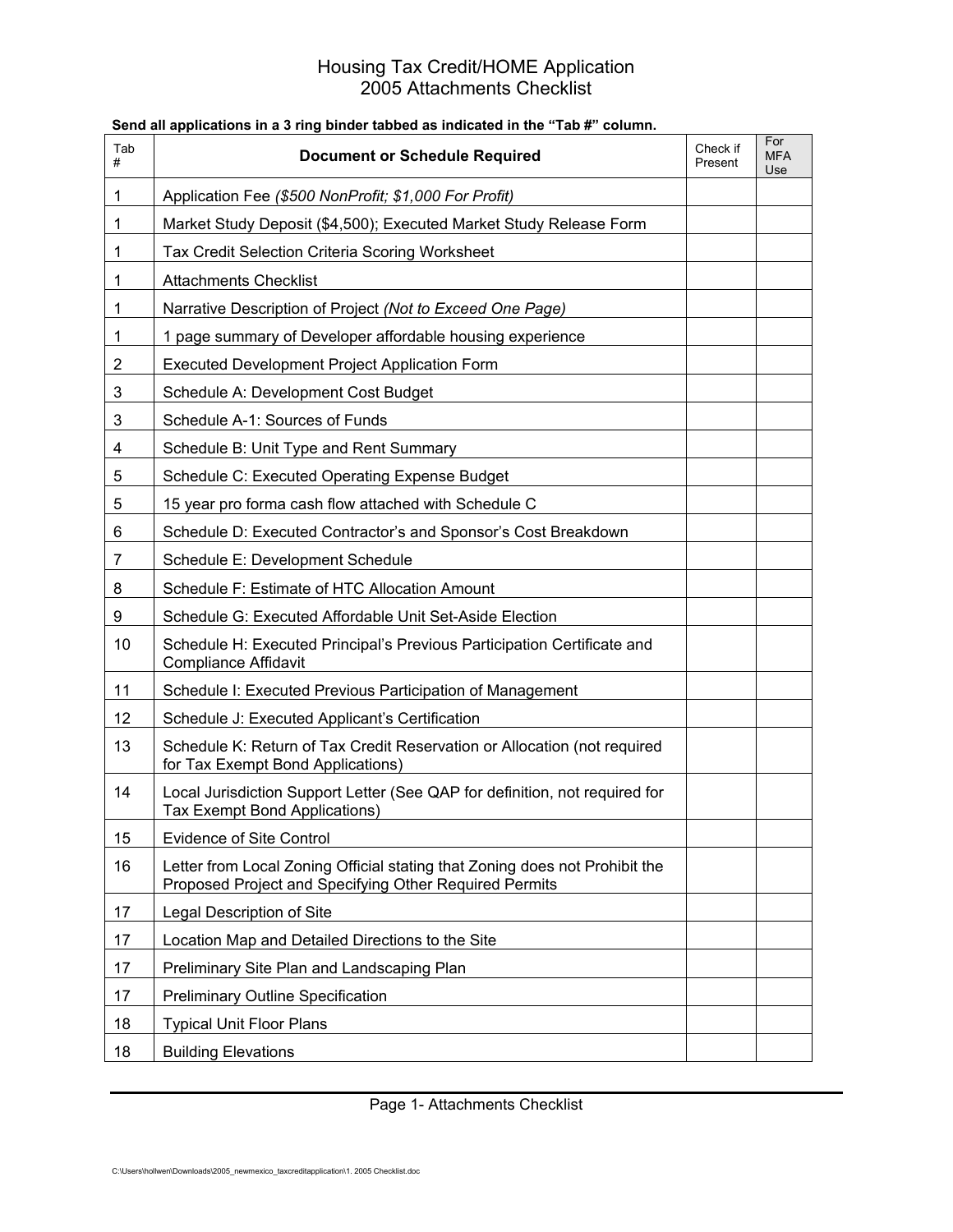| Tab<br># | <b>Document or Schedule Required</b>                           | Check if<br>Present | For<br><b>MFA</b><br>Use |
|----------|----------------------------------------------------------------|---------------------|--------------------------|
| 19       | General Partner Resume <sup>1</sup>                            |                     |                          |
| 19       | Contractor Resume <sup>1</sup>                                 |                     |                          |
| 19       | Management Agent Resume <sup>1</sup>                           |                     |                          |
| 19       | Architect Resume <sup>1</sup>                                  |                     |                          |
| 20       | Documentation of Utility Calculation and Source of Information |                     |                          |
| 21       | Financing Commitment Letters (if available)                    |                     |                          |

### **II. Optional Requirements for Scoring Purposes (Applicants seeking points for the Project Selection Criteria cited below must submit the additional materials noted.)**

| Tab<br>#                                                                                                                                 | <b>Document or Schedule Required</b>                                                                                                      | Check if<br>Present | For<br><b>MFA</b><br>Use |  |
|------------------------------------------------------------------------------------------------------------------------------------------|-------------------------------------------------------------------------------------------------------------------------------------------|---------------------|--------------------------|--|
|                                                                                                                                          | Criterion 1) Local Non-profit or Local, State, or Tribal Government Participation                                                         |                     |                          |  |
| 22                                                                                                                                       | Articles of Incorporation or organizational documents verifying governmental<br>status                                                    |                     |                          |  |
| 22                                                                                                                                       | IRS Designation Letter Verifying 501(c)(3) or (4) Status Exempt from Tax<br>under Code Section 501(a)                                     |                     |                          |  |
| 22                                                                                                                                       | Certification that Nonprofit is not Affiliated With or Controlled by a for-profit<br>Entity                                               |                     |                          |  |
| 22                                                                                                                                       | Evidence of an Exempt Purpose to Foster Low Income Housing                                                                                |                     |                          |  |
| 22                                                                                                                                       | Current Organizational Budget and Variance Report (dated within 3 months<br>of application)                                               |                     |                          |  |
| 22                                                                                                                                       | Current Financial Reports (dated within 3 months of application)                                                                          |                     |                          |  |
| 22                                                                                                                                       | Current List of Board Members indicating their Home Addresses                                                                             |                     |                          |  |
| 22                                                                                                                                       | Certification that Non-profit, Tribal or Government Instrumentality does or<br>will own no less than 51% of the General Partner interest. |                     |                          |  |
| <b>Criterion 2) Design Competition Participation</b>                                                                                     |                                                                                                                                           |                     |                          |  |
| Submit drawings meeting MFA requirements shown in 2005 HTC Design Competition Summary (Bond<br>Projects are not eligible for the points) |                                                                                                                                           |                     |                          |  |
| 23                                                                                                                                       | Site Plan, Landscaping Plan, and Floor Plan                                                                                               |                     |                          |  |
| 23                                                                                                                                       | <b>Outline Specification</b>                                                                                                              |                     |                          |  |
| 23                                                                                                                                       | Zone Atlas Map, if available                                                                                                              |                     |                          |  |
| 23                                                                                                                                       | For New Construction Include Elevations                                                                                                   |                     |                          |  |

<span id="page-1-0"></span> $1$  All resumes must include name of firm, name of contact person, office address, telephone number, and professional affiliations. Contractor's resume may be submitted after the deadline but no later than November 15<sup>th</sup> of the Application year if HOME funds are to be used for the Project.

-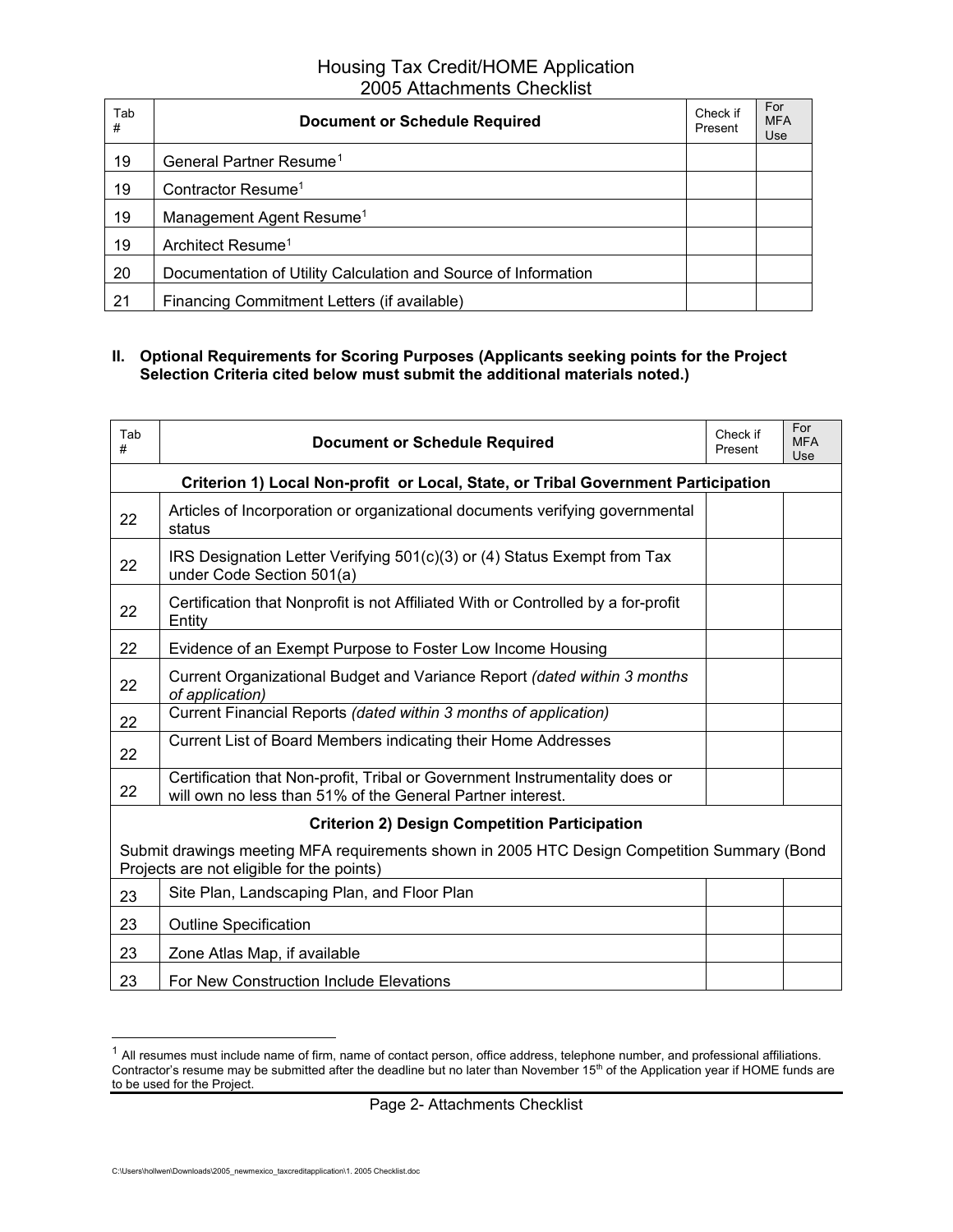| Tab<br>#                                                          | <b>Document or Schedule Required</b>                                                                                                                                                                                                                          | Check if<br>Present | For<br><b>MFA</b><br>Use |  |
|-------------------------------------------------------------------|---------------------------------------------------------------------------------------------------------------------------------------------------------------------------------------------------------------------------------------------------------------|---------------------|--------------------------|--|
|                                                                   | Criterion 3) Green Building, Energy Efficiency, Water Conservation, Healthy Materials,<br><b>Sustainability and/or Universal Design Methods</b>                                                                                                               |                     |                          |  |
| 24                                                                | Narrative describing the incorporation of any of the above building and<br>design methods and the resulting benefit to the community and environment.                                                                                                         |                     |                          |  |
| 24                                                                | Supporting documentation. Examples may include, but are not solely<br>inclusive of, lighting plans, appliance lists, water fixture lists, rainwater<br>collection and use plans, lighting fixture lists, HERS scores, and water use<br>baseline calculations. |                     |                          |  |
|                                                                   | <b>Criterion 5) Conversion Plus Acquisition/Rehabilitation</b>                                                                                                                                                                                                |                     |                          |  |
| 25                                                                | Copy of recent title binder or title search showing property to be free of rent<br>restrictions                                                                                                                                                               |                     |                          |  |
|                                                                   | <b>Criterion 6) Preservation of Affordable Housing</b>                                                                                                                                                                                                        |                     |                          |  |
| 26                                                                | Rent roll showing total project rent and relationship to HTC ceiling rents or<br>evidence that use restrictions will expire before 12/31/07.                                                                                                                  |                     |                          |  |
|                                                                   | <b>Criterion 9) Participating Jurisdiction</b>                                                                                                                                                                                                                |                     |                          |  |
| 27                                                                | Resolution or certification of the Participating Jurisdiction verifying 5%<br>HOME commitment to the Project. (This must specify the Project name and<br>the amount and form of the commitment.)                                                              |                     |                          |  |
|                                                                   | <b>Criterion 11) Special Needs Projects</b>                                                                                                                                                                                                                   |                     |                          |  |
| 28                                                                | Social Services Plan Description                                                                                                                                                                                                                              |                     |                          |  |
| 28                                                                | Signed commitment by service provider                                                                                                                                                                                                                         |                     |                          |  |
| 28                                                                | <b>Budget for Service Plan</b>                                                                                                                                                                                                                                |                     |                          |  |
| 28                                                                | Source of payments for plan services                                                                                                                                                                                                                          |                     |                          |  |
|                                                                   | <b>Criterion 12) Projects Set Aside for Elderly Households</b>                                                                                                                                                                                                |                     |                          |  |
| 29                                                                | Social Services Plan Description                                                                                                                                                                                                                              |                     |                          |  |
| 29                                                                | Signed commitment by service provider                                                                                                                                                                                                                         |                     |                          |  |
| 29                                                                | <b>Budget for Service Plan</b>                                                                                                                                                                                                                                |                     |                          |  |
| 29                                                                | Source of payments for plan services                                                                                                                                                                                                                          |                     |                          |  |
|                                                                   | Criteria 13) Households with Children                                                                                                                                                                                                                         |                     |                          |  |
| 30                                                                | Social Services Plan Description                                                                                                                                                                                                                              |                     |                          |  |
| 30                                                                | Signed commitment by service provider                                                                                                                                                                                                                         |                     |                          |  |
| 30                                                                | <b>Budget for Service Plan</b>                                                                                                                                                                                                                                |                     |                          |  |
| 30                                                                | Source of payments for plan services                                                                                                                                                                                                                          |                     |                          |  |
| 30                                                                | Description of design elements that meet needs of individuals with children.                                                                                                                                                                                  |                     |                          |  |
| <b>Criterion 16) Projects Receiving 10% Matching Contribution</b> |                                                                                                                                                                                                                                                               |                     |                          |  |
| 31                                                                | Copy of Resolution by state, local or Tribal government entity                                                                                                                                                                                                |                     |                          |  |
| 31                                                                | Appraisal Report(s) dated no earlier than August 1, 2003, prepared by MAI<br>licensed in New Mexico, for all contributions of land or buildings, except for                                                                                                   |                     |                          |  |

Page 3- Attachments Checklist